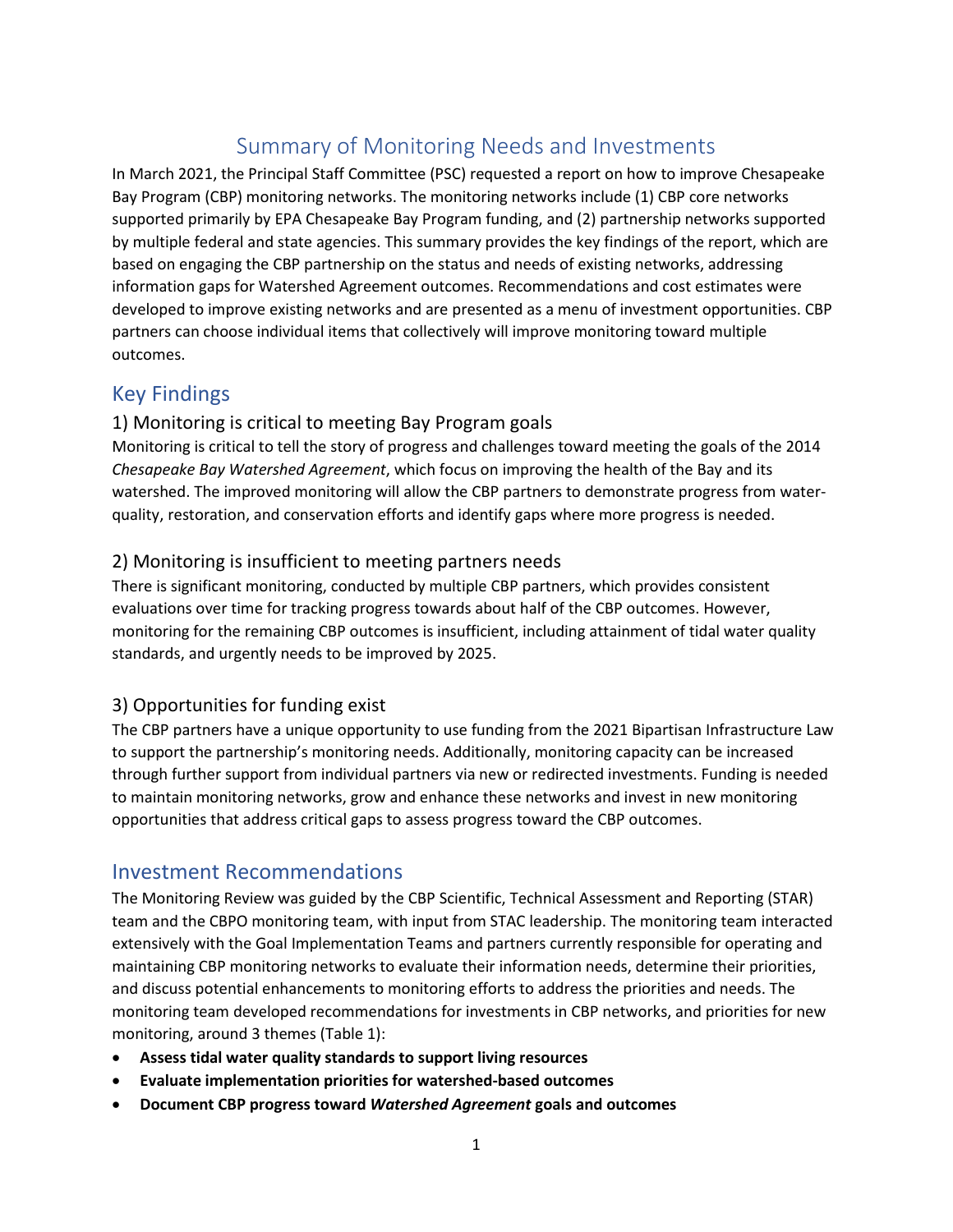| Table 1. A Summary of Themes and Investments to Improve Monitoring                                                      |                                                                                                                                                                                                                                                                |                                                                                                                                                                                                                                                                                             |                                                                                                                                                                                                                                       |
|-------------------------------------------------------------------------------------------------------------------------|----------------------------------------------------------------------------------------------------------------------------------------------------------------------------------------------------------------------------------------------------------------|---------------------------------------------------------------------------------------------------------------------------------------------------------------------------------------------------------------------------------------------------------------------------------------------|---------------------------------------------------------------------------------------------------------------------------------------------------------------------------------------------------------------------------------------|
|                                                                                                                         | <b>Assess tidal water</b><br>quality standards to<br>support living<br>resources.                                                                                                                                                                              | Evaluate<br>implementation<br>priorities for<br>watershed-based<br>outcomes.                                                                                                                                                                                                                | <b>Document CBP Progress</b><br>toward Watershed<br><b>Agreement goals and</b><br>outcomes                                                                                                                                            |
| <b>Existing traditional CBP</b><br><b>Water quality-focused</b><br>monitoring and<br>assessment networks<br>to maintain | Tidal WQ Monitoring<br>SAV annual survey<br>Benthic annual survey<br><b>Community Science</b>                                                                                                                                                                  | <b>Nontidal Network</b><br><b>Land Change</b><br><b>Community Science</b>                                                                                                                                                                                                                   | Land change<br><b>SAV</b>                                                                                                                                                                                                             |
| Partnership<br>monitoring supporting<br>diverse outcomes to<br>maintain                                                 | Oysters, Blue Crabs,<br>Climate (temperature)                                                                                                                                                                                                                  | Stream Health, Fish<br>Passage, Healthy<br>Watersheds                                                                                                                                                                                                                                       | Citizen Stewardship, Local<br>Leadership, Diversity,<br>Student, Sustainable Schools,<br><b>Environmental Literacy</b><br><b>Planning, Public Access</b>                                                                              |
| <b>Investments</b><br>recommended for<br>existing traditional<br><b>CBP Water quality-</b><br>focused networks          | <b>Estimated</b><br>investments: \$2.08M<br>Infrastructure: \$780K<br><b>O&amp;M: \$1.3M</b><br>-Enhance Tidal, SAV,<br>Benthic, and<br>community science<br>networks to meet<br>requirements to<br>assess WQ standards;<br><b>Improve SAV</b><br>assessments. | <b>Estimated</b><br>investments: \$2.56M<br>Infrastructure: \$956K<br><b>O&amp;M: \$1.61M</b><br><b>Enhance NT network</b><br>and Community<br>Science to assess<br>nutrient and sediment<br>practices;<br>enhance land change<br>monitoring for<br>riparian forest buffers<br>and wetlands | <b>Estimated investments: \$276K</b><br>-Enhance tidal and NT to<br>assess PCB reductions (toxic<br>contaminants) (\$0.3M)<br>-More outcome monitoring<br>need cost estimates to be<br>developed over 1-3 years for<br>these efforts. |
| <b>Establish a more</b><br>coordinated (or new)<br>monitoring network<br>for CBP Outcomes                               | Wetlands (coastal),<br>Forage Fish<br>(plankton), Climate<br>(OA, blue carbon)                                                                                                                                                                                 | <b>Brook Trout, Black</b><br><b>Duck</b>                                                                                                                                                                                                                                                    | Forage Fish, Fish Habitat<br>(shallow water monitoring, fish<br>habitat assessment), Climate                                                                                                                                          |

### Theme 1: Assessing Tidal Water Quality Standards to Support Living Resources

The CBP has multiple partners monitoring to assess progress toward blue crabs, oyster restoration, SAV, and assessing water-quality standards. Of these outcomes, assessing tidal water-quality standards needs the most improvement. The CBP is under regulatory mandates to reduce nutrients and sediment from the watershed to improve water-quality conditions for fisheries and habitats across the region (EPA 2003).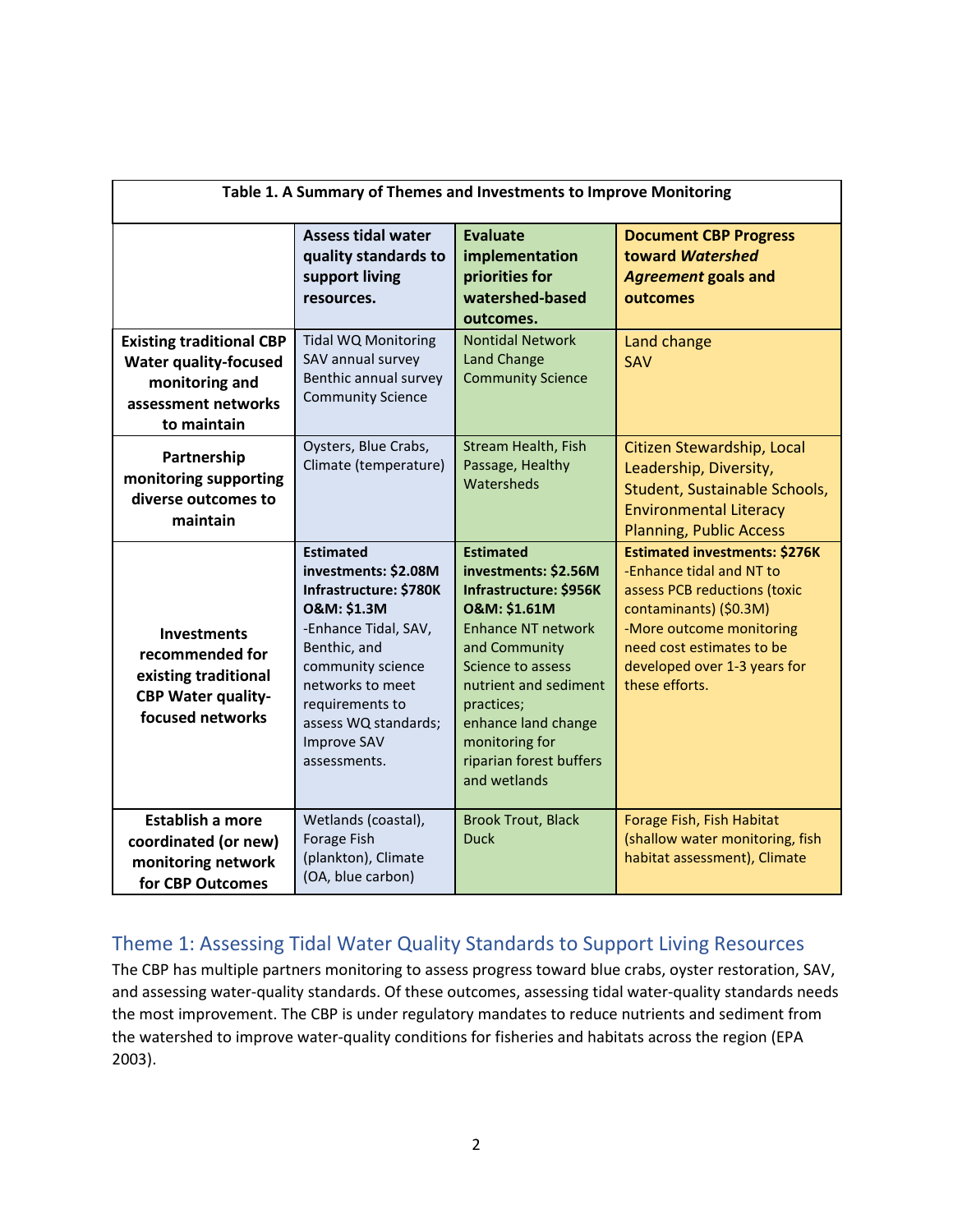Gaps to address

- No tidal segment in the Chesapeake Bay has been assessed for its full suite of dissolved oxygen, water clarity/SAV and chlorophyll *a* criteria across all seasons and designated uses.
- Without this information, and CBP can't fully assess progress (1) towards attaining water-quality standards, (2) impacts of nutrient- and sediment-reduction efforts, and (3) water-quality improvements to support crabs, oysters, and other fisheries.

#### Recommended investment (COST: \$2.08M) (see Section 1 for more details)

#### **One-time capital investments:**

- Address short-duration dissolved oxygen criteria by establishing a high-frequency, watercolumn sensor system
- Develop new SAV protocols for use of satellite image collection, data management, and AI interpretation and alignment with historical data.
- Implement Chesapeake Bay SAV Sentinel Site Monitoring Program to inform AI development of satellite imagery and monitor changes in SAV habitat.
- Incorporate volunteer SAV Watchers data into Chesapeake Monitoring Cooperative database

#### **Long-term operations and maintenance costs include:**

- Cost of living and inflation increases to sustain tidal water quality, tidal benthic macroinvertebrate, SAV, and hypoxia monitoring programs.
- Develop and implement 4D interpolator to ingest available data to output assessments for all frequencies provided for dissolved oxygen criteria.
- Enhancing network efficiency and capacity to maintain high frequency open water hypoxia monitoring program
- Management of Sentinel Site Monitoring program
- Coordination for Community Science SAV Watchers Monitoring program to allow for broadscale condition assessments and identifying and quantifying driver/response relationships.
- Conduct nutrient limitation survey to verify predictions on management progress

### Theme 2: Evaluate Implementation Priorities for Watershed-based Outcomes

Under the Bay TMDL, a shared priority of all jurisdictions is to document water-quality improvements from nutrient and sediment reduction practices that must be implemented by 2025; which will reduce loads to tidal waters resulting in progress toward standards attainment to support living resources (Theme 1).

#### Gaps to address

- Further explaining the factors (such as changing land use and climate) affecting the response of water-quality to better assess the effectiveness of nutrient and sediment-reduction efforts.
- Better targeting the placement of nutrients and sediment practices in agricultural watersheds and assessing water-quality response in local waters.
- More frequent data on nutrient and sediment loads to improve understanding of tidal- water changes.
- More data specific to how water-quality practices provide benefits and improved understanding for other outcomes.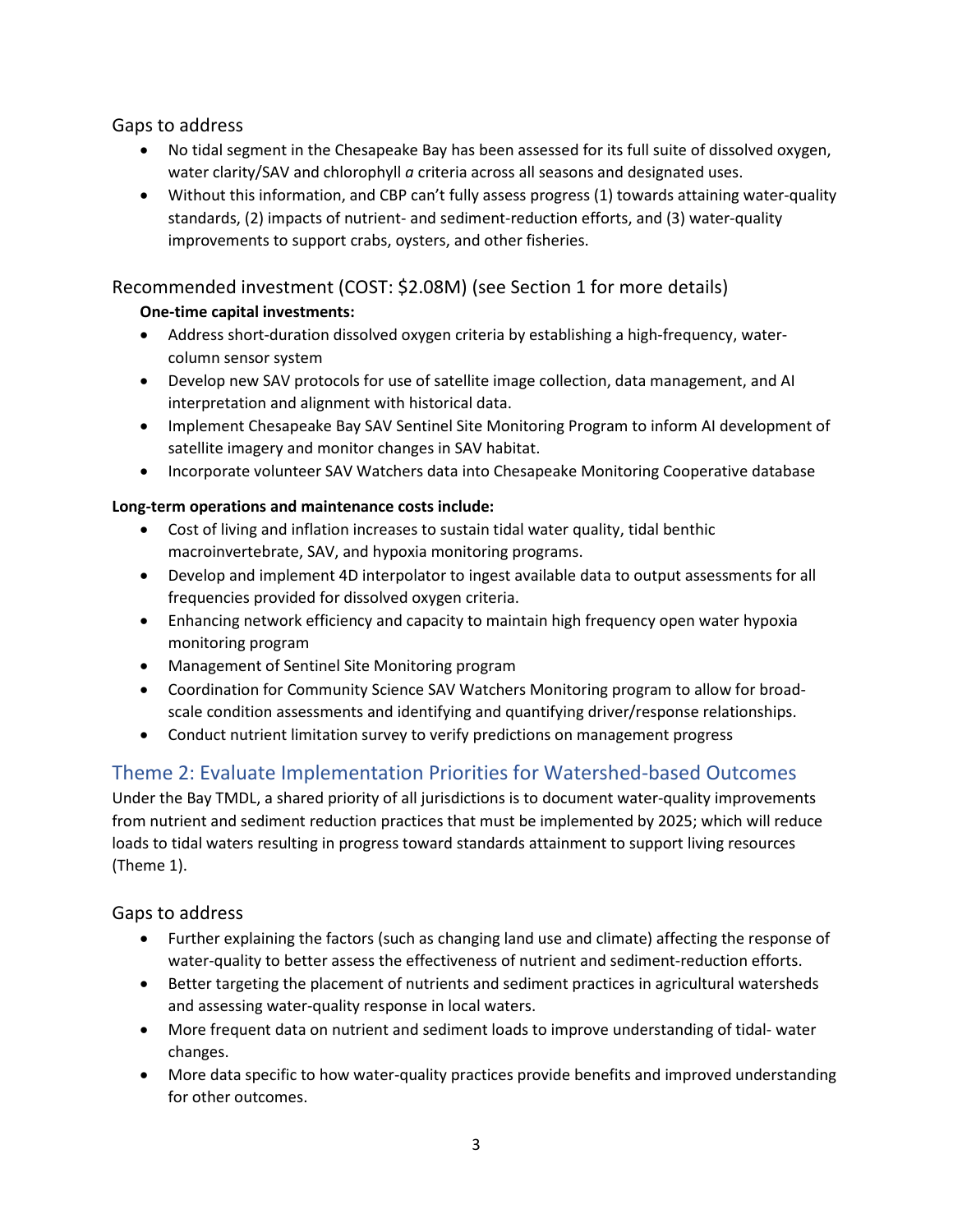#### Recommended investment (COST: \$2.56M) (see Section 1 for more details)

#### **One-time capital investments include:**

- Adding continuous monitoring equipment at River-Input monitoring (RIM) stations and strategic Lower Susquehanna Reservoir stations to better detect changes in nutrient and sediment concentrations and understand watershed and tidal water quality response to management actions. 3 of the 9 RIM stations now have continuous monitoring.
- Increase continuous monitoring infrastructure in selected small watersheds to assess waterquality response, better understand management effectiveness, and further inform targeting applications of nutrient and sediment practices.
- Improve associated data (such as land-use change and BMP tracking) to continuously improve explanation of patterns, trends and response to management practice, and potential benefits to other outcomes.

#### **Longer-term operational costs include:**

- Retooling of grants to sustain existing NTN sites and improve monitoring in the Susquehanna basin.
- Enhancing network efficiency and capacity to maintain new continuous monitoring stations of major river RIM stations and strategic Lower Susquehanna monitoring sites.
- Support coordinator of community science Nitrate Monitoring program to address gaps in understanding water quality improvements from restoration practices.

## Theme 3: Documenting CBP Progress toward Watershed Agreement Goals and **Outcomes**

CBP is committed to tracking the progress toward the goals and outcomes of the *Chesapeake Bay Program Watershed Agreement* which requires accurate, current and accessible data and information on environmental health for all outcomes. A recent evaluation by the Management Board on the progress toward attaining the outcomes revealed:

- Some of the outcomes are off course (such as forest buffers, brook trout, SAV,)
- Some lacked information to assess progress (including stream health, tree canopy)
- Others lacked targets or timeframes to evaluate progress or their achievement (15 of the outcomes).

#### Gaps to address

- Monitoring is insufficient for a majority of CBP outcomes representing a critical need for informed understanding for outcomes that are behind in attainment including forest buffers and wetlands.
- For some outcomes, individual monitoring efforts by different partners could be better enhanced. Examples include stream health and brook trout.
- For other outcomes, a new coordinated monitoring effort needs to be designed and established.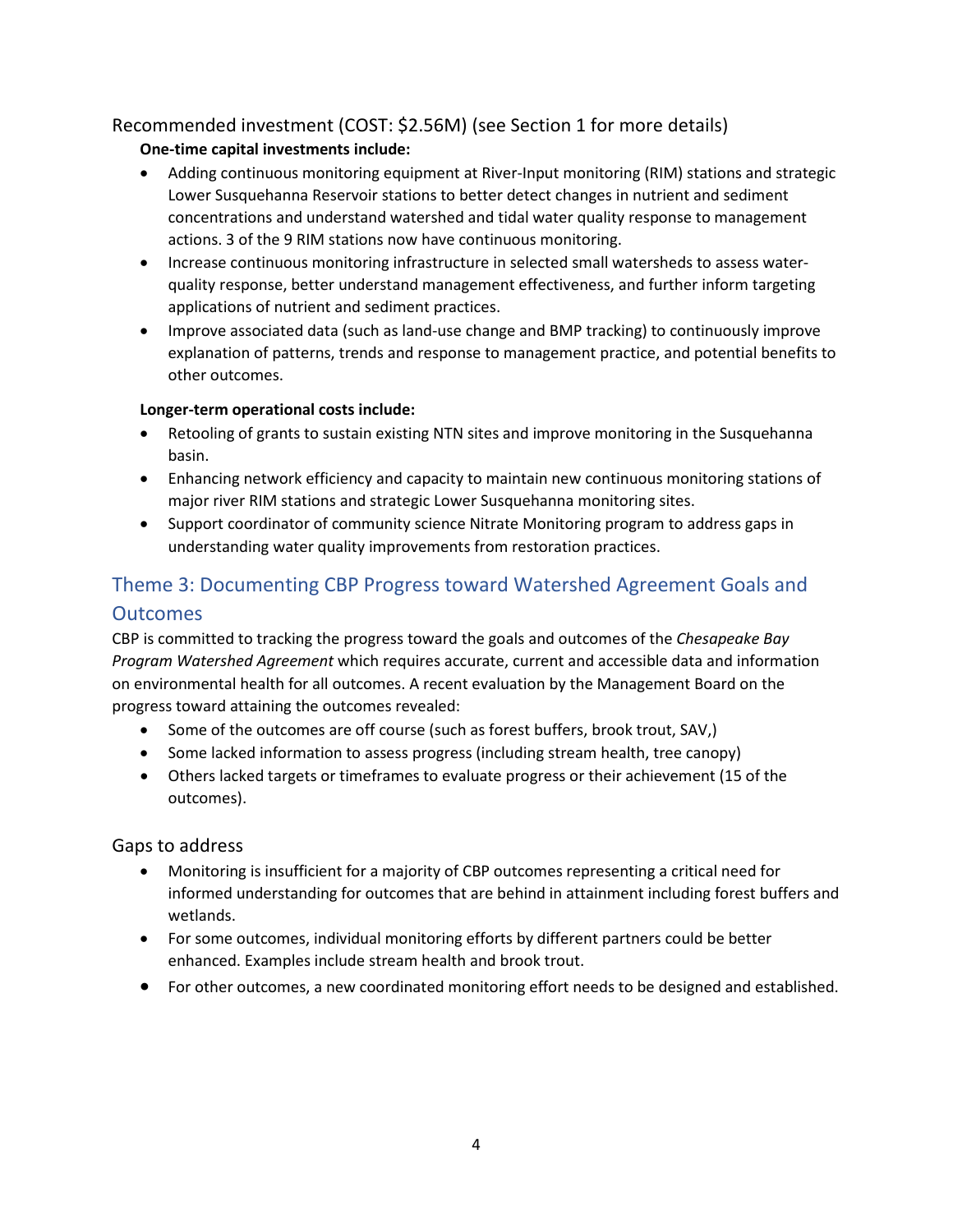## Recommended investment (COST: Toxics \$0.3M, with other outcomes to be determined, see Section 2 for more details)

#### **One-time capital investments include:**

- Monitoring PCB response to management efforts would benefit states and local jurisdictions. For one geographic-focus area the estimated annual cost is about \$0.3M.
- Take advantage of on-going efforts and recommendations from upcoming workshops addressing CBP issues including wetlands, forests, PFAS, rising water temperature, and microplastics.

#### **Longer-term operational costs include:**

• Additional monitoring is necessary to understand how climate change impacts will directly affect outcomes and determine if it will limit ability to reach restoration targets. Examples include public access site development and SAV.

## Investment from partners (see Section 3 for more details)

A partnership approach, relying on multiple federal and state agencies, local governments, academic institutions, and nongovernmental organizations is needed to address the vast scope of monitoring needs (Figure 1). The CBP partners have a unique opportunity to use the Infrastructure Law funding to provide short-term capital improvements to improve monitoring by 2025. Modifications to current jurisdictional work and enhancement to current monitoring support provides opportunities for more long-term operational costs.



Figure 1. Envisioning an expanded set of investments across the CBP partnership to address critical monitoring needs identified during the review.

For both short-term capital investments and long-term operational costs, CBP partners can identify opportunities that align with their priorities and are willing to support, which will result in a collective increase in CBP monitoring capacity. Agencies can choose from the menu of recommendations needed